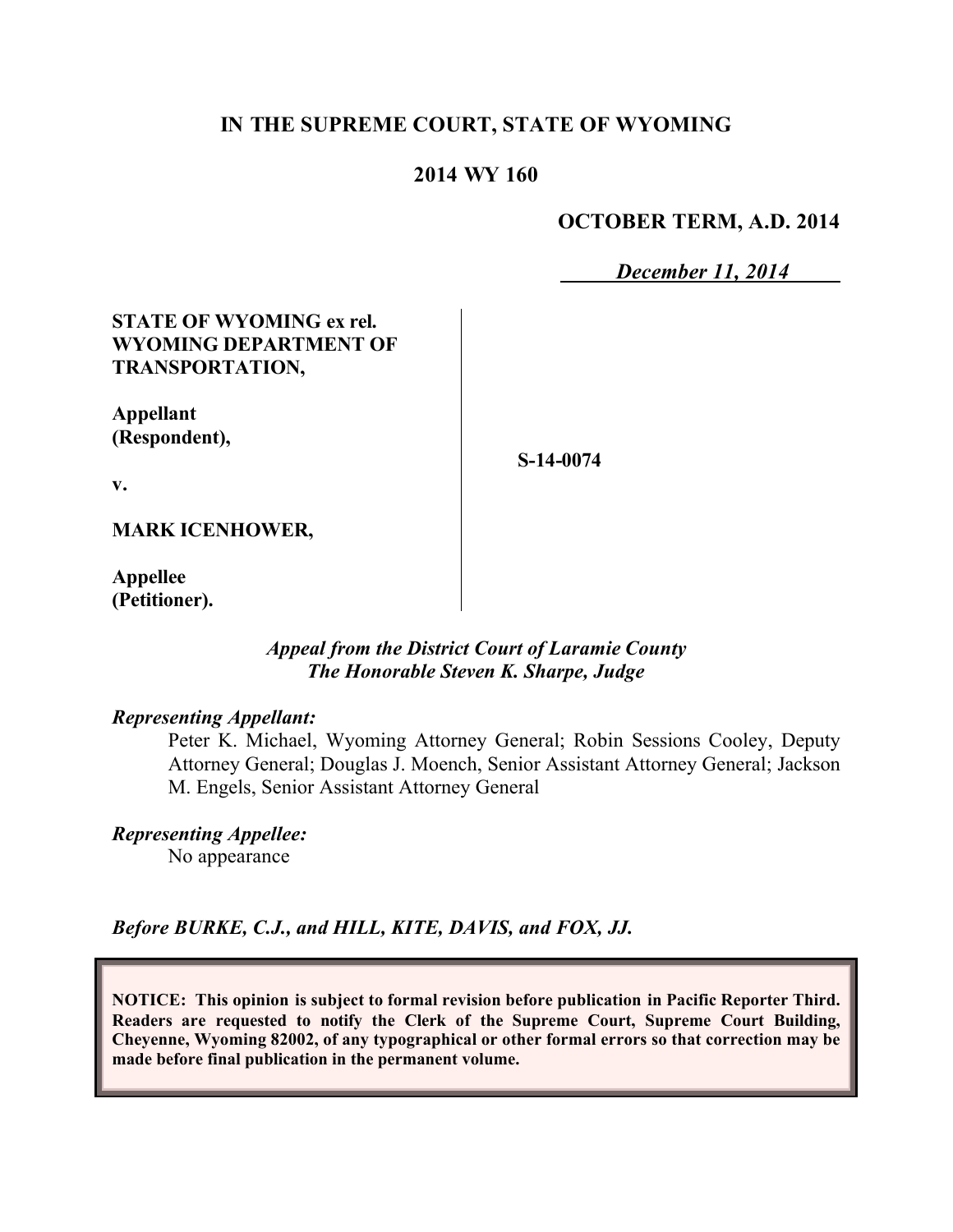# **DAVIS**, Justice.

[¶1] Mark Icenhower was arrested for driving while under the influence of alcohol. The arresting highway patrol trooper read him the statutorily required implied consent advisement before requesting that he submit to a breath test. Mr. Icenhower initially refused to take the test until the trooper said that a search warrant would be obtained and that Mr. Icenhower could be taken to the hospital, tied down, and have blood drawn. After considering that scenario, he submitted to a breath test, which he failed. The trooper then issued Mr. Icenhower a notice of license suspension.

[¶2] Mr. Icenhower requested a contested case hearing before the Office of Administrative Hearings (OAH). He asserted that there was no probable cause to arrest him, and that he was not given the proper implied consent advisement due to the trooper's statements concerning the potential forced blood draw. The Wyoming Department of Transportation (WYDOT) responded in support of its proposed statutory ninety day suspension. A contested case hearing was held, and after considering the evidence, the hearing examiner upheld the proposed suspension. Mr. Icenhower then filed a petition for review in the district court. Although it concluded there was substantial evidence for the examiner's finding of probable cause, the district court determined that Mr. Icenhower was misled and tricked into submitting to the breath test by the trooper's statements about forcibly obtaining a blood sample if he did not cooperate. As a result, it reversed the OAH.

[¶3] WYDOT timely perfected its appeal to this Court and challenges the district court's order. We reverse the district court's decision and remand for reinstatement of the OAH's order upholding the suspension.

## **ISSUE**

[¶4] WYDOT presents the following issue, which we have abridged:

Did the hearing examiner err as a matter of law in concluding that the patrolman did not illegally coerce Icenhower into undergoing a chemical test of his breath?

## **FACTS**

[¶5] On a summer night in 2011, Highway Patrol Trooper Tyrel Cross stopped Mr. Icenhower's vehicle because he failed to signal when changing lanes. While talking to him, Trooper Cross smelled the odor of alcohol emanating from inside the vehicle. The trooper asked Mr. Icenhower if he had been drinking, and he admitted he had been, but not very much. Three field sobriety tests were conducted, and Icenhower failed them all.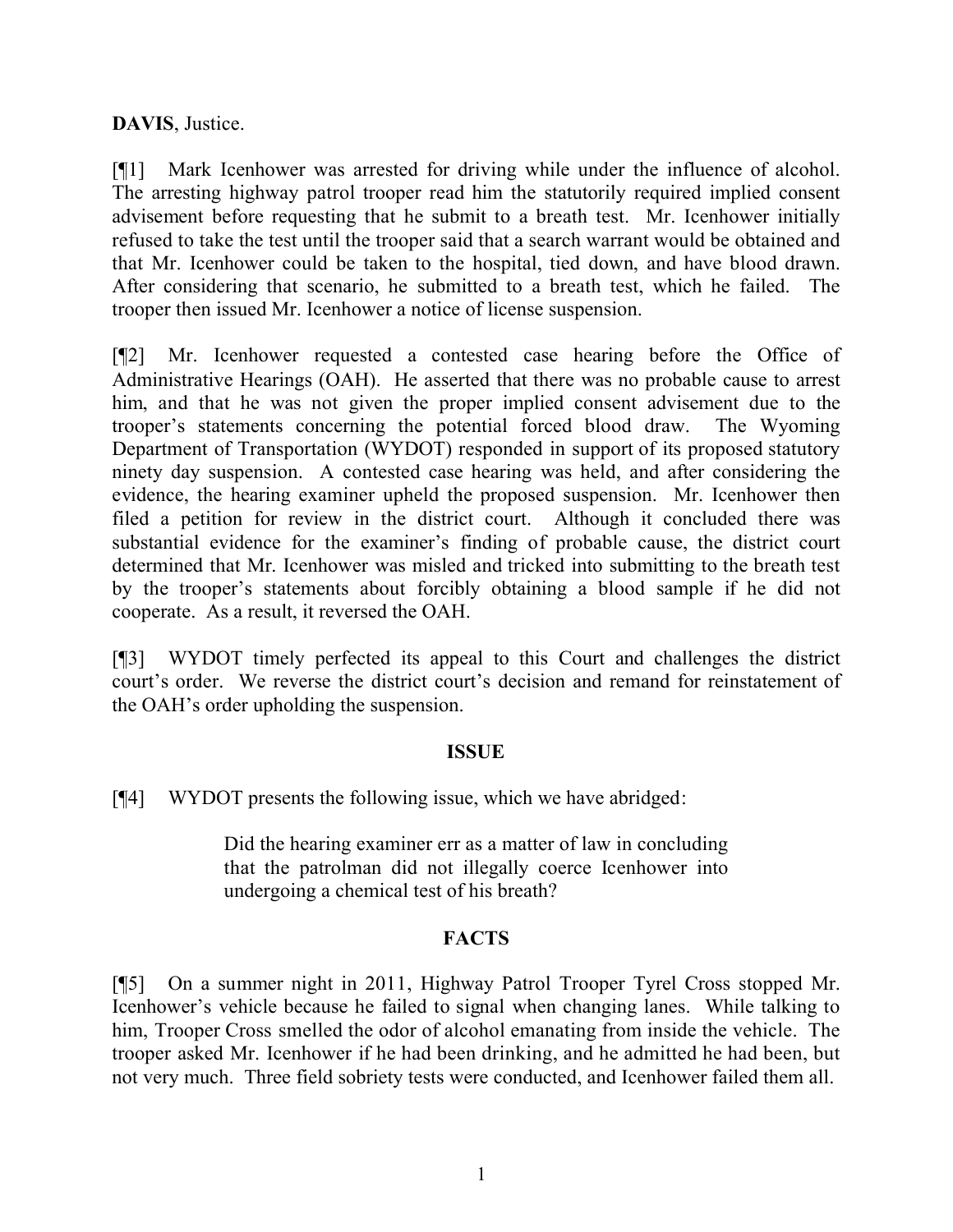[¶6] Based on his observations and the results of the field sobriety tests, Trooper Cross informed Mr. Icenhower that he was under arrest for Driving While Under the Influence (DWUI). He then read him the standard implied consent advisement required by Wyo. Stat. Ann. § 31-6-102(a)(ii).<sup>1</sup> Although Mr. Icenhower eventually submitted to a breath test, he initially declined, as the following dialogue reflects:

> *Trooper Cross*: Sir, you are under arrest and charged with DWUI under Wyoming state statute 31-5-233. Do you understand that?

*Mr. Icenhower*: Yes, sir.

*Trooper Cross*: Okay. You are required to take a chemical test or tests to determine the quantity of alcohol or controlled substance present. If you refuse to comply with these requirements, I am authorized to apply for a search warrant. Do you understand that?<sup>2</sup>

*Mr. Icenhower*: Yes, sir.

*Trooper Cross*: Proceedings under the implied consent law are civil in nature, not criminal and as a matter of law you have no right to consult with an attorney before taking a chemical test or tests of your blood, breath, or urine, do you understand that?

*Mr. Icenhower*: Um, explain it. So I can't call for an attorney?

*Trooper Cross*: Not for this, sir.

*Mr. Icenhower*: Okay.

*Trooper Cross*: Because this is a civil matter.

*Mr. Icenhower*: Okay.

 $\overline{a}$ 

*Trooper Cross*: If the results of the test indicate that you are under the influence of alcohol or any controlled substance

<sup>1</sup> Trooper Cross read the implied consent advisement from a card provided to him by WYDOT that reflected the July 1, 2011 changes to Wyoming's implied consent laws.

<sup>&</sup>lt;sup>2</sup> While Trooper Cross was making this statement, transmissions on his radio interrupted him, and he therefore read this portion to Mr. Icenhower again.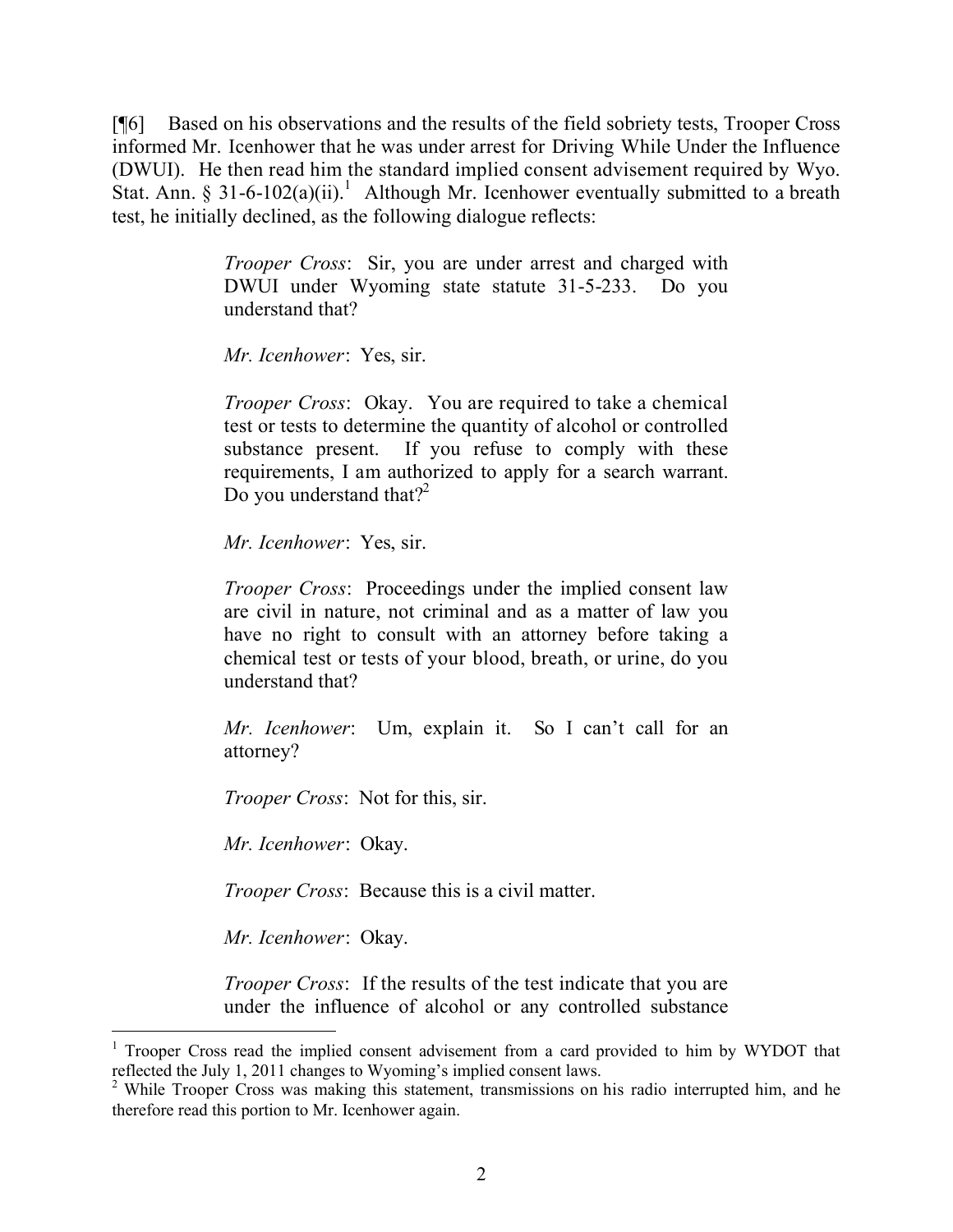you may be subject to criminal penalties, and your driving privileges will be suspended for ninety days, and you may be required to drive only vehicles equipped with ignition Interlock device. Do you understand that?

*Mr. Icenhower*: Yes, sir.

*Trooper Cross*: After undergoing all tests requested by me, at a place and in a manner proscribed by and at the expense of my agency, you may be taken to the nearest hospital or clinic to secure any additional tests at your own expense, do you understand that?

*Mr. Icenhower*: Yes, sir.

*Trooper Cross*: I am requesting you to take a breath test at my agency's expense, do you agree to take the test?

*Mr. Icenhower*: No.

*Trooper Cross*: So, did you, did you hear what I said?

*Mr. Icenhower*: Well, my understanding is that either take your test or take another test, is that correct?

*Trooper Cross*: No. You are required by law to take my test.

*Mr. Icenhower*: Okay.

*Trooper Cross*: Okay? Umm, so if you don't take this test, we can apply for a search warrant. And then we'll take you to the hospital, and we'll have to tie you down, and draw blood.

*Mr. Icenhower*: Tie me down?

*Trooper Cross*: Yeah. That's what we'll do.

*Mr. Icenhower*: Really? I think that's unnecessary.

*Trooper Cross*: Okay. Well.

*Mr. Icenhower*: I understand.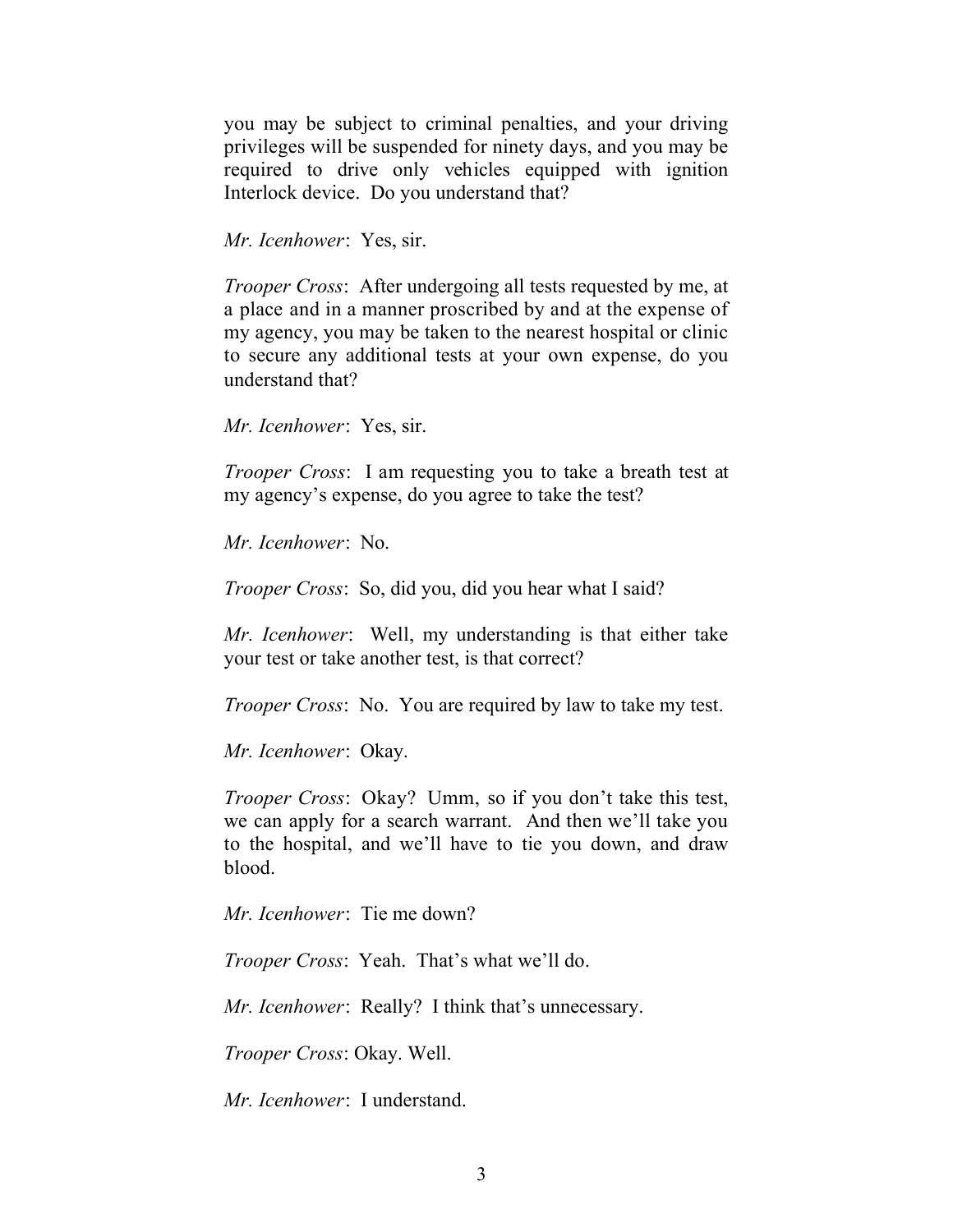*Trooper Cross*: How about you just give the breath test?

*Mr. Icenhower*: Okay.

*Trooper Cross*: Do you agree to give the breath test?

*Mr. Icenhower*: I'd rather have my attorney make that choice for me.

*Trooper Cross*: Okay. Well sir, this is a civil matter so you are not allowed to do that. You can't contact an attorney for this. That's why I am reading you this. This is . . . See this card?

*Mr. Icenhower*: Yes.

*Trooper Cross*: This is an official card.

*Mr. Icenhower*: I can see it, but I can't read all of it.

*Trooper Cross*: Alright.

*Mr. Icenhower*: But can I have an attorney read all of it?

*Trooper Cross*: No. Would you like me to read this to you one more time?

*Mr. Icenhower*: No. I'd rather have an attorney do it.

*Trooper Cross*: Okay. But sir, you can't contact an attorney for this particular scenario.

*Mr. Icenhower*: Well, I'm confused. So I don't have the privilege of counsel?

*Trooper Cross*: No. I'll read this to you one more time.

*Mr. Icenhower*: Let me ask you a question sir: I don't have the privilege of counsel?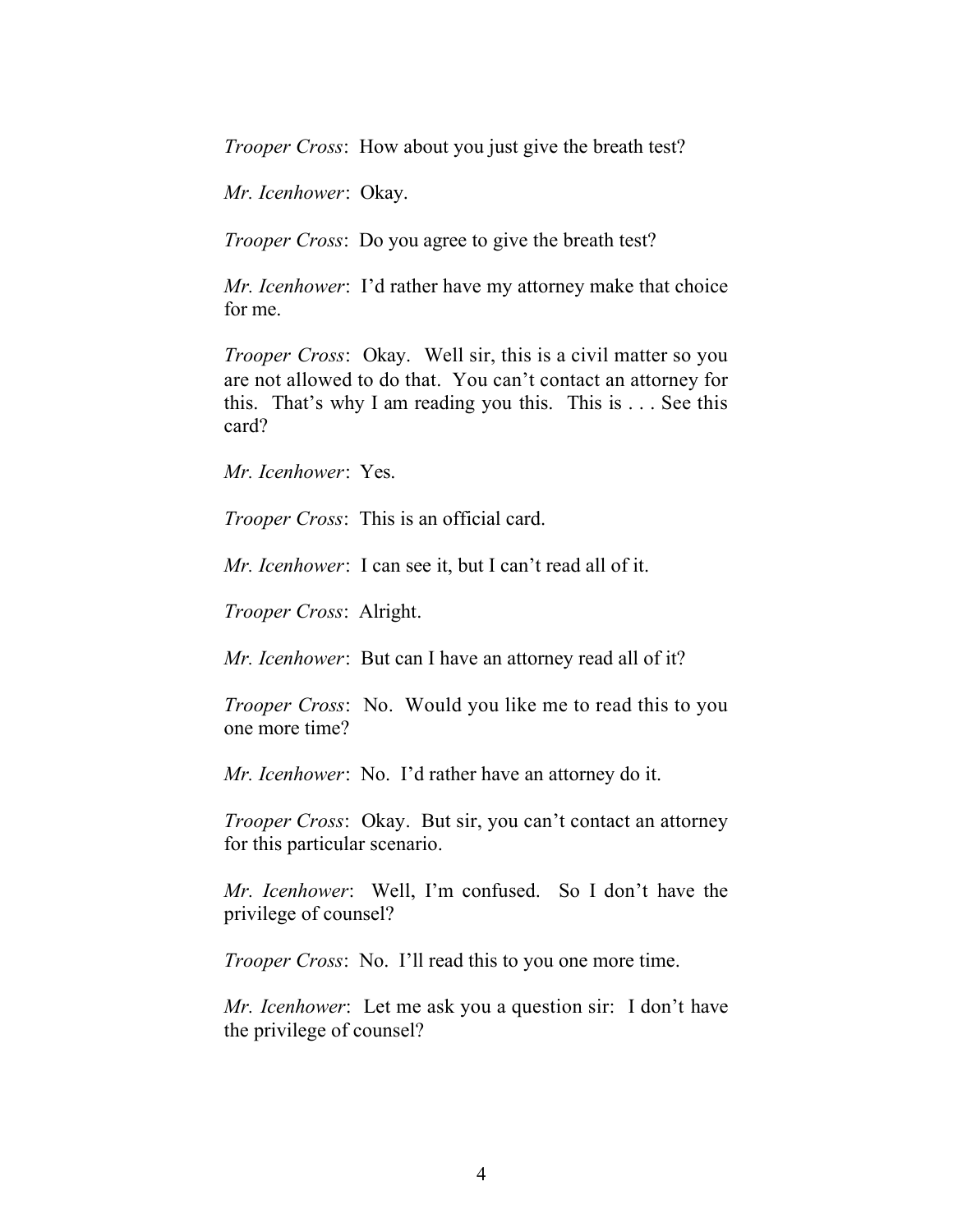*Trooper Cross*: Not for this. This is a civil matter between you and the state of Wyoming, this isn't a criminal thing, okay?

*Mr. Icenhower*: Does it become criminal at some point in time?

*Trooper Cross*: Sir, either way, I'm going to charge you with DUI.

*Mr. Icenhower*: I understand that.

*Trooper Cross*: So, no, this is the ... because ... listen to ... I'll read this to you one more time. Proceedings under the implied consent law are civil in nature, not criminal. As a matter of law you have no right to consult with an attorney before deciding, before taking a chemical test.

*Mr. Icenhower*: But then, I may as well do what you're, what you're suggesting.

*Trooper Cross*: What's that?

*Mr. Icenhower*: I may as well do what you suggest.

*Trooper Cross*: I am asking you take the breath test.

*Mr. Icenhower*: Okay.

[¶7] Mr. Icenhower was then transported to the Laramie County detention center where he was administered a chemical breath test using an Intoximeter EC/IR II machine. The test revealed that his blood alcohol concentration (BAC) was .159%. As a result, WYDOT gave him notice that his license was suspended for ninety days.

## **STANDARD OF REVIEW**

[¶8] Our standard of review regarding agency action has been set forth in many cases, and requires no embellishment here:

> We accord no deference to a district court decision reviewing an administrative agency order. Instead, we review the case as if it came directly from the administrative agency.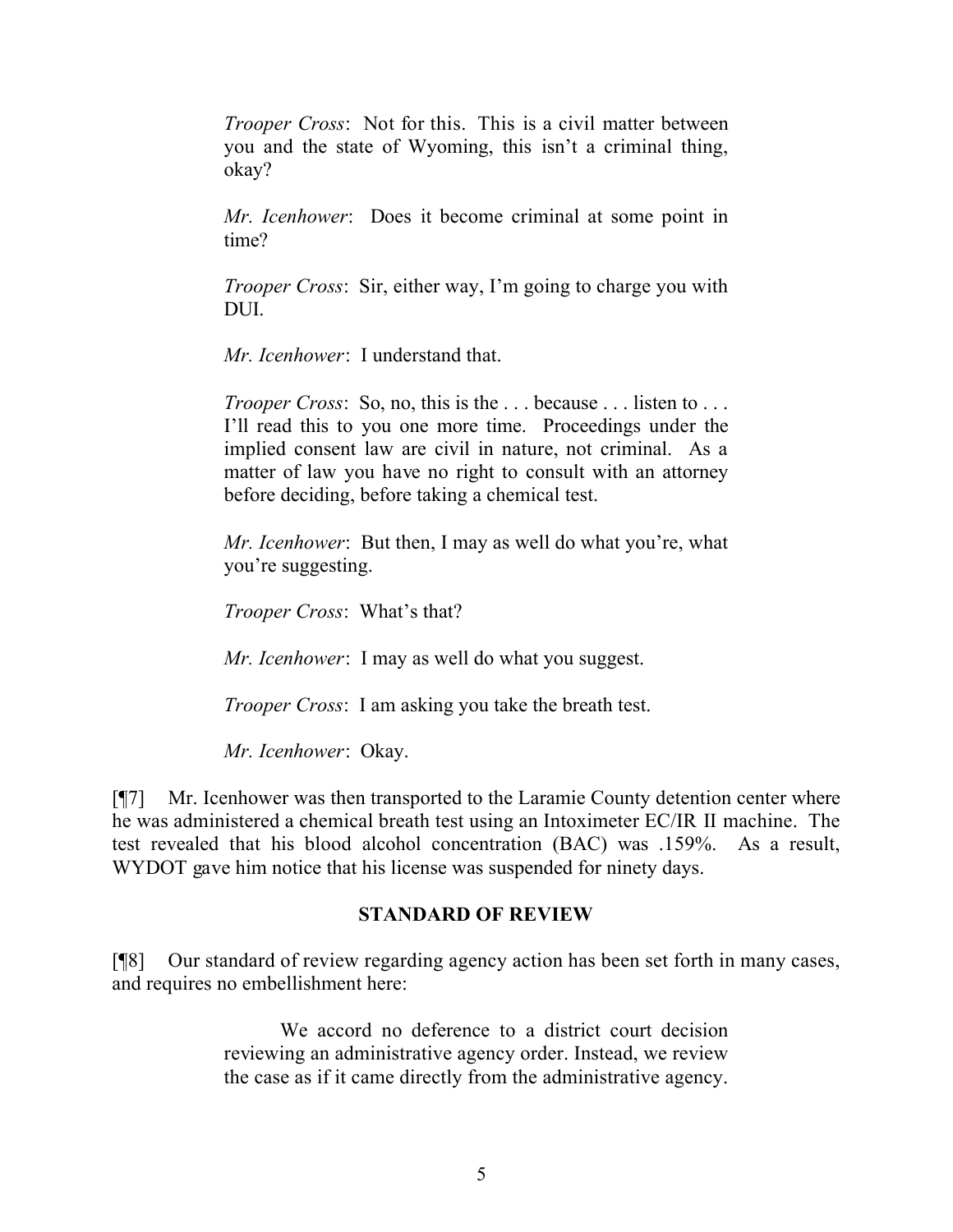Our review is governed by Wyo. Stat. Ann. § 16-3-114(c) . . . .

(c) To the extent necessary to make a decision and when presented, the reviewing court shall decide all relevant questions of law, interpret constitutional and statutory provisions, and determine the meaning or applicability of the terms of an agency action. In making the following determinations, the court shall review the whole record or those parts of it cited by a party and due account shall be taken of the rule of prejudicial error. The reviewing court shall:

(i) Compel agency action unlawfully withheld or unreasonably delayed; and

(ii) Hold unlawful and set aside agency action, findings and conclusions found to be:

(A) Arbitrary, capricious, an abuse of discretion or otherwise not in accordance with law;

(B) Contrary to constitutional right, power, privilege or immunity;

(C) In excess of statutory jurisdiction, authority or limitations or lacking statutory right;

(D) Without observance of procedure required by law; or

(E) Unsupported by substantial evidence in a case reviewed on the record of an agency hearing provided by statute.

Where both parties present evidence at an administrative hearing, we review the entire record to determine if the agency findings are supported by substantial evidence. Substantial evidence is relevant evidence that a reasonable mind might accept as adequate to support a conclusion. Phrased another way, findings of fact are supported by substantial evidence if, from the evidence preserved in the record, we can conclude a reasonable mind might accept the evidence as adequate to support the agency findings. We review the agency's conclusions of law de novo

*Batten v. Wyoming Dep't of Transp. Drivers' License Div.*, 2007 WY 173, ¶¶ 6-7, 170 P.3d 1236, 1239-40 (Wyo. 2007) (internal citations and quotation marks omitted).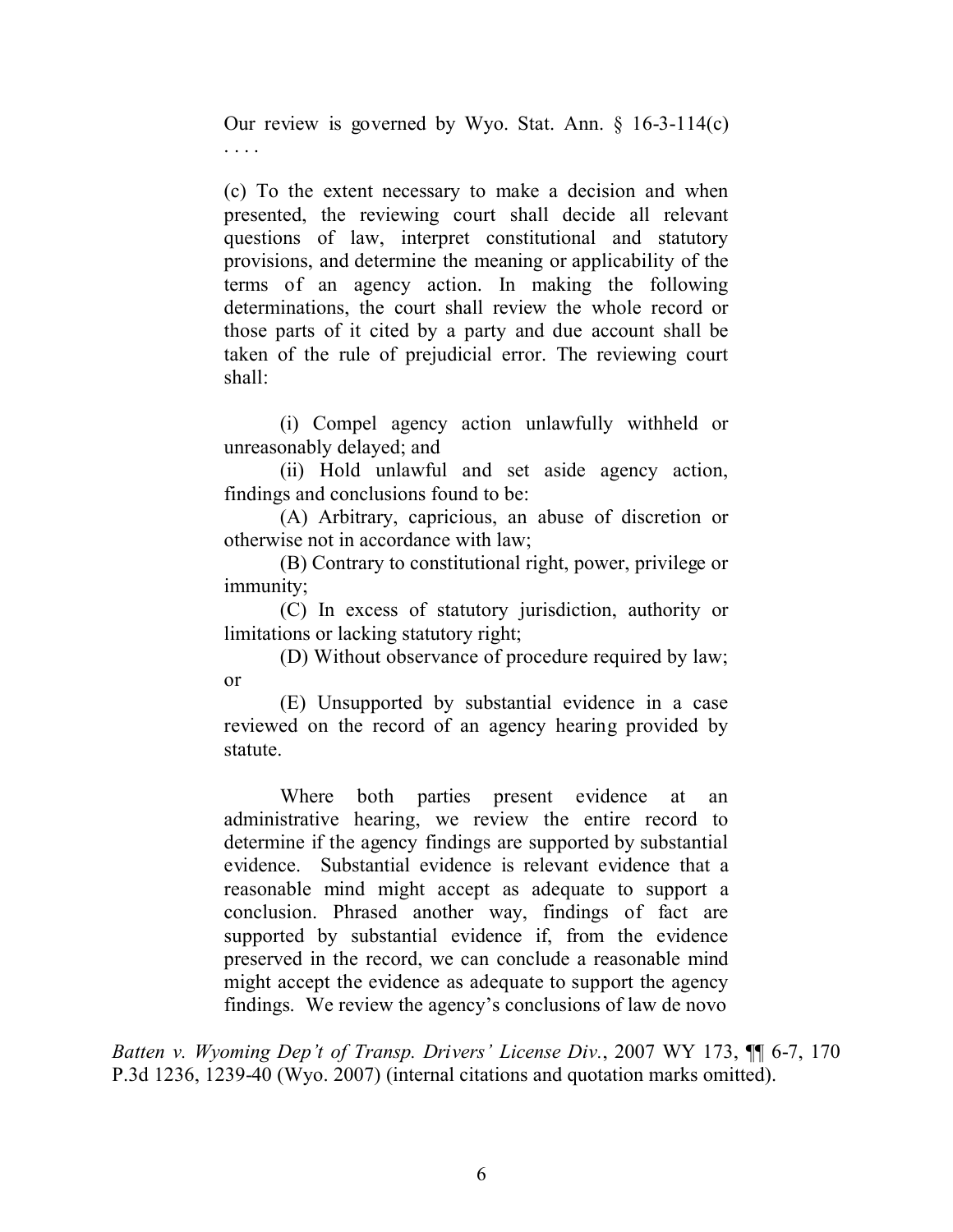### **DISCUSSION**

[¶9] This appeal arises from an administrative suspension of Mr. Icenhower's driver's license for driving while under the influence of alcohol, which is a civil matter and not a criminal charge. The scope of an OAH hearing on a driver's license suspension for DWUI is limited by statute to the following:

> (b) The scope of a hearing for the purposes of this act shall cover the issues of whether a peace officer had probable cause to believe the arrested person had been driving or was in actual physical control of a motor vehicle upon a public street or highway in this state in violation of W.S. 31-5- 233(b) or any other law prohibiting driving under the influence as defined by W.S.  $31-5-233(a)(v)$ , whether the person was placed under arrest, or if a test was administered, whether the test results indicated that the person had an alcohol concentration of eight one-hundredths of one percent (0.08%) or more, and **whether, except for the persons described in this act who are incapable of cooperating with the administration of the test, he had been given the advisements required by W.S. 31-6-102(a)(ii)**.

Wyo. Stat. Ann. § 31-6-103(b) (LexisNexis 2013) (emphasis added).

[¶10] Wyoming law provides that every driver on Wyoming roads is deemed to have consented to chemical testing upon an arrest for DWUI. Wyo. Stat. Ann. § 31-6- 102(a)(i) (LexisNexis 2013). At the time of Mr. Icenhower's arrest, Wyoming's most recent changes to the implied consent laws were in effect. *See* 2011 Wyo. Sess. Laws ch. 178. After a lawful arrest has been made, this implied consent statute requires law enforcement to read the following specific advisements before administering a BAC chemical test:

> (ii) For tests required under this act, the arrested person shall be advised that:

> (A) Repealed by Laws 2011, ch. 178, § 2 [eff. July 1, 2011].

> (B) If the results of the test indicate the person is under the influence of alcohol or a controlled substance, he may be subject to criminal penalties, his Wyoming driver's license or his privilege to operate a motor vehicle shall be suspended for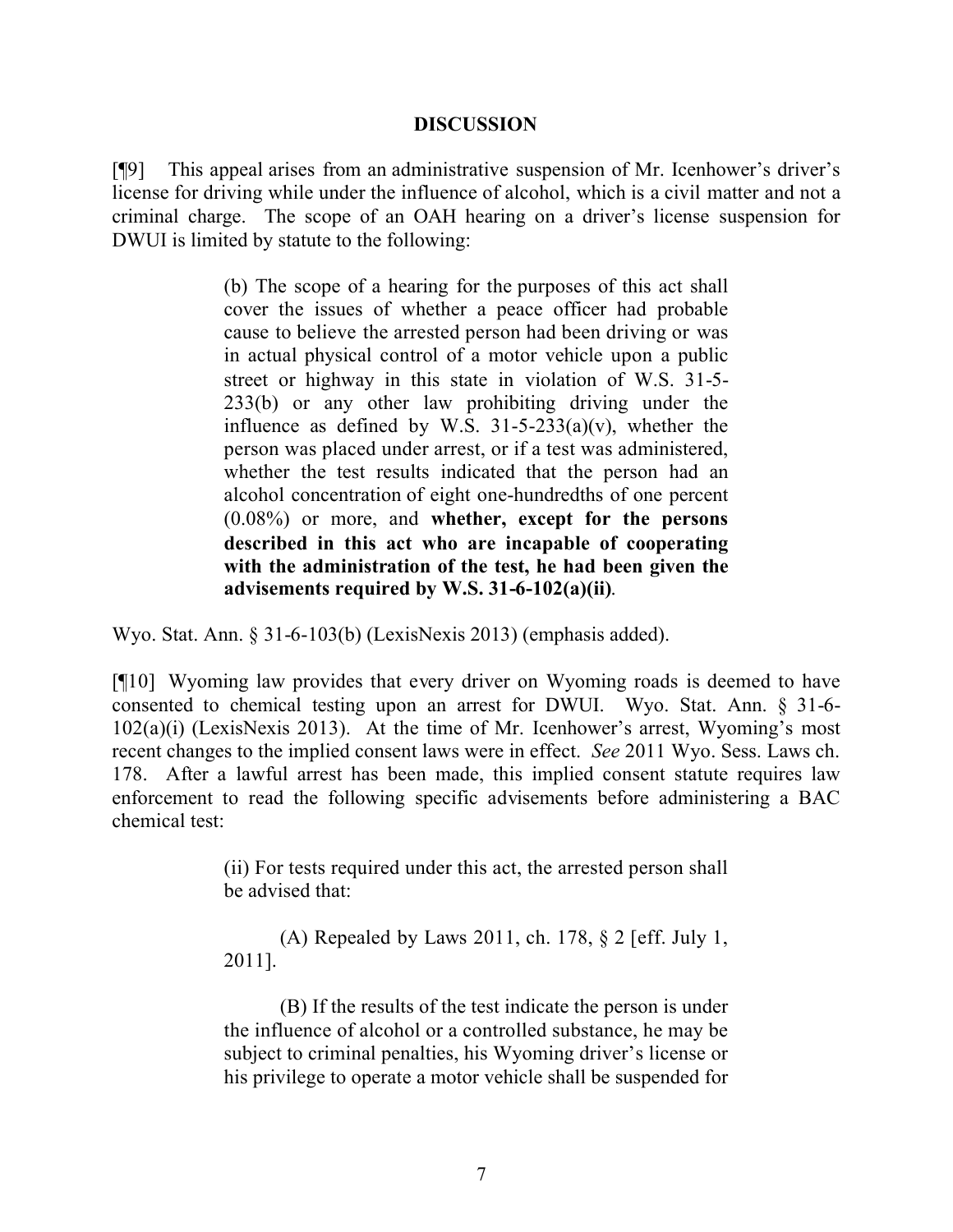ninety (90) days and he may be required to drive only vehicles equipped with an ignition interlock device;

(C) After undergoing all chemical tests required by the peace officer at a place and in a manner prescribed by and at the expense of the agency employing the peace officer, the arrested person may go to the nearest hospital or clinic and secure any additional tests at his own expense;

. . . .

Wyo. Stat. Ann. § 31-6-102(a)(ii).

[¶11] If a person refuses to take the requisite test after being read these advisements, law enforcement is permitted to apply for a search warrant, which will be granted if probable cause exists. The officer can then administer a chemical test of the agency's choice, including a blood draw. *See* Wyo. Stat. Ann. §§ 31-6-102(a)-(d). The statute states in pertinent part:

> (d) If a person under arrest refuses upon the request of a peace officer to submit to a chemical test designated by the agency employing the peace officer as provided in subsection (a) of this section, none shall be given except in cases where serious bodily injury or death has resulted or upon issuance of a search warrant. A test of the agency's choice may be administered upon issuance of a warrant, including a remotely communicated search warrant, when reasonable under the circumstances and as provided in this subsection. . . .

Wyo. Stat. Ann. § 31-6-102(d).

[¶12] Guided by these statutes, we turn to WYDOT's argument that Mr. Icenhower was indeed given the proper implied consent advisement. The results of a BAC chemical test may be suppressed in driver's license suspension proceedings if an individual is "tricked or misled" with respect to his or her implied consent advisements. *Walters v. State ex rel. Wyoming Dep't of Transp*., 2013 WY 59, ¶ 12, 300 P.3d 879, 883 (Wyo. 2013). But when a law enforcement officer tells a suspect that he intends to do something that he is legally authorized to do under the circumstances, his conduct is not misleading and does not amount to trickery. The officer instead just correctly informs the individual of his legal situation. *Id.*; *cf.* 4 Wayne R. LaFave, *Search and Seizure: A Treatise on the Fourth Amendment,*  $\frac{8}{3}$ ,  $\frac{2(c)}{c}$ , at 92-100 (5<sup>th</sup> ed. 2012).